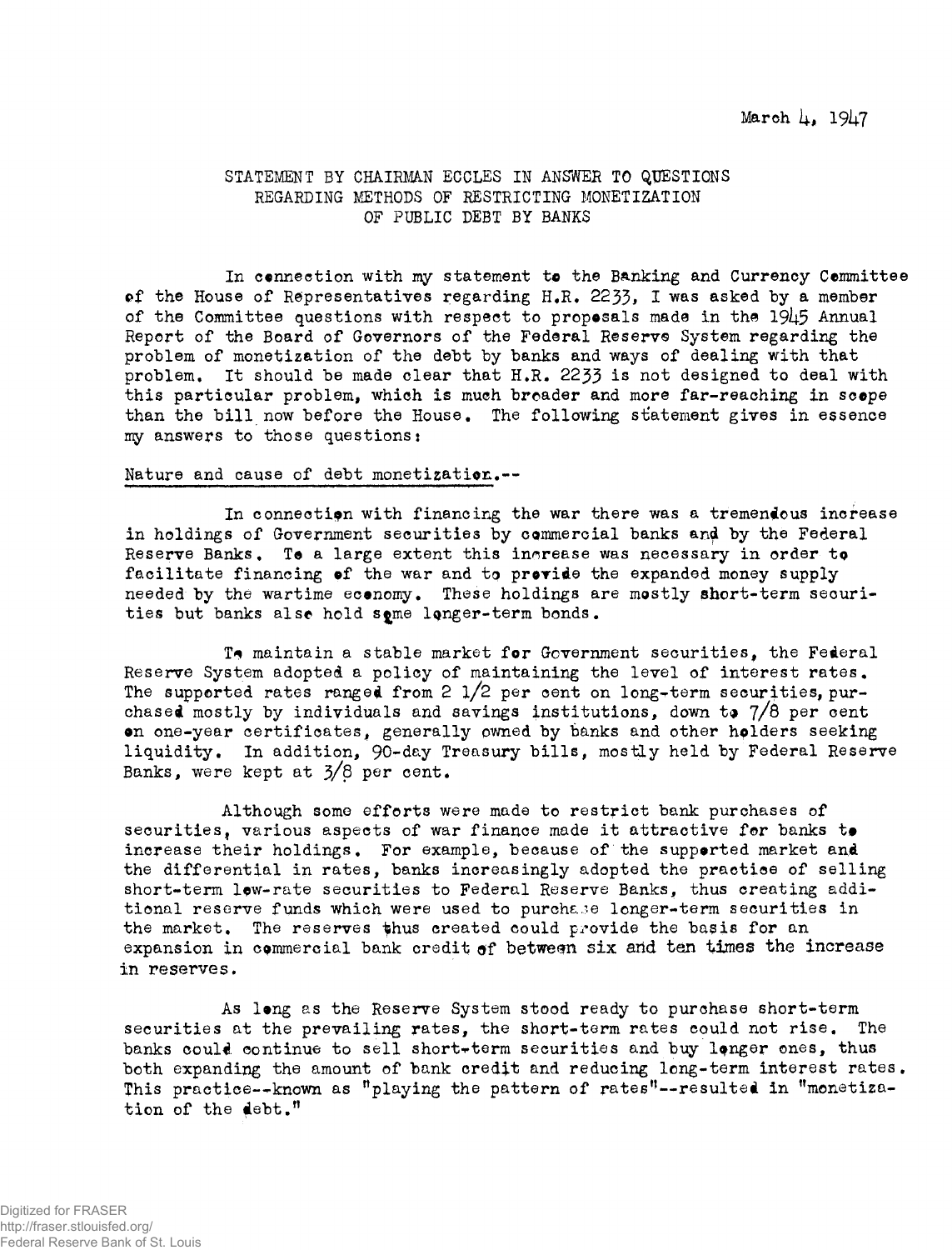## Effect of debt-retirement program.—

During the past year, since the preparation of the Board's 1945 Annual Report, these tendencies have been suspended. The reason for this is that the Treasury, in retiring over 20 billion dollars of maturing debt out of war loan deposit accounts with commercial banks, accumulated during the Victory Loan Drive, has put some pressure on the reserve positions of banks. Retirement of securities held by Federal Reserve Banks with funds drawn from commercial banks tends to reduce member bank reserves. In order to maintain their reserve positions, banks have had to sell securities to the Federal Reserve. At the same time banks have been increasing their loans to businesses, to consumers, and on real estate, and they needed funds for this purpose. While banks had to sell securities to meet these needs and have had many of their short securities retired, they have not sold additional amounts in order to buy longer-term Government securities.

#### Problem for future.—

With the debt-retirement program approaching an end, there may be in the future a resumption of the tendency on the part of banks to sell shortterm securities to the Federal Reserve in order to buy longer-term securities. This would mean a resumption of the practice of creating bank reserves through monetising the debt and expanding credit by many times the amounts sojd. It would also mean a resumption of the decline in long-term interest rates. The initiative with regard to this practice rests with the banks, which hold large amounts of Treasury certificates and of Treasury notes and bonds maturing during the next few years. At the same time there are substantial amounts of bonds held by nonbank investors eligible for bank purchase and a number of restricted issues which will become eligible at varying times in the future. The Federal Reserve under present powers and policies could not prevent such a development.

It would be undesirable, particularly in a period of inflationary pressures, to have the long-term interest rates forced down through monetization of the debt. A decline in long-term interest rates resulting from an excess of savings over the demand for investment funds would be desirable; but a decline becauae of bank credit expansion would be undesirable. Such a development would be an inflationary influence; it would also reduce the return on savings and, therefore, impose a serious burden on individuals and institutions, such as insurance companies, schools, and benevolent agencies, that are dependent on interest returns for their incomes. Should long-term rates decline much lower, many of the functions performed by these institutions would have to be taken over by Government, thus leading in the direction of socialism.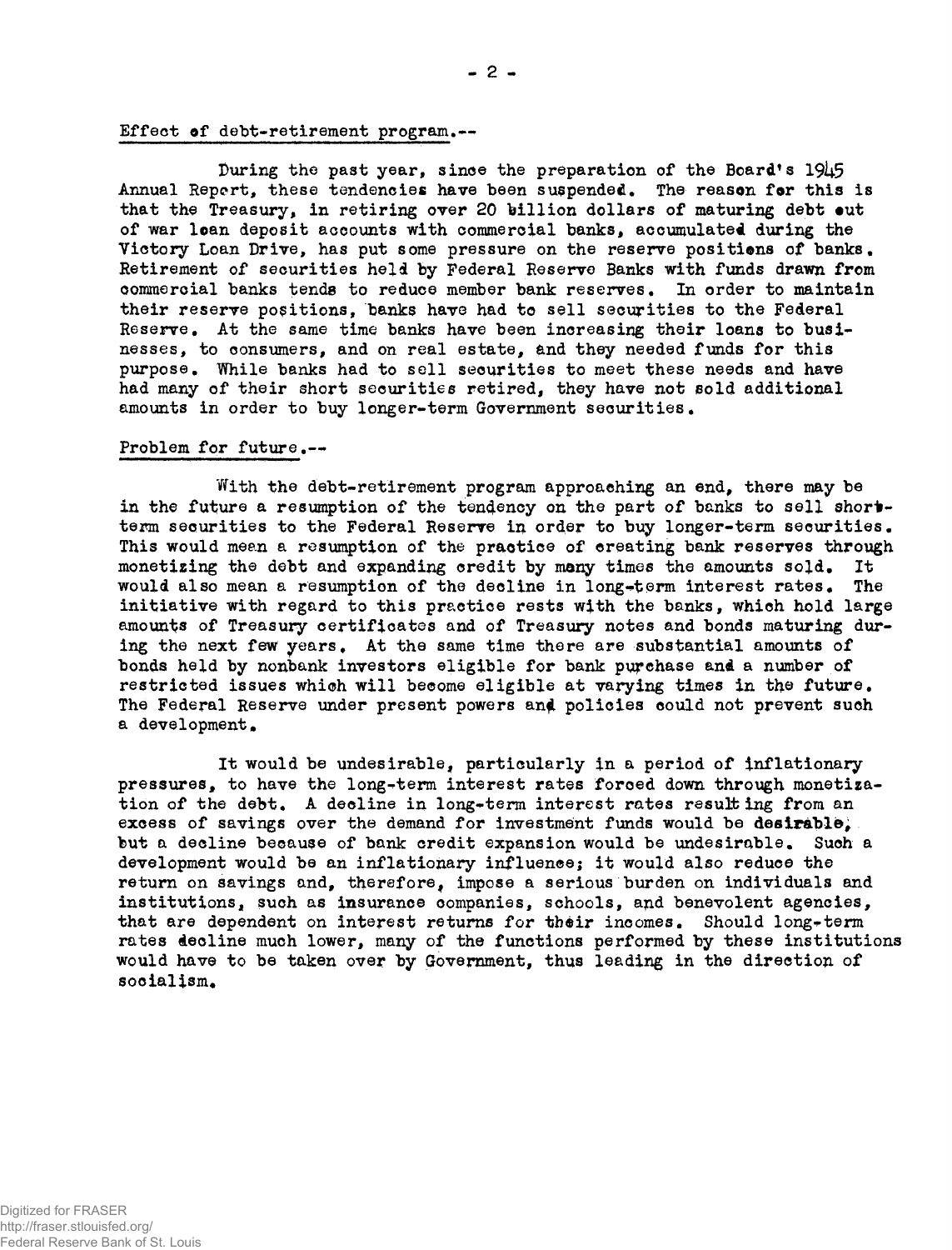Solutions for the problem.--

There are various ways of dealing with this problem; those generally suggested are as follows:

(1) The proposals made by the Board in its 191+5 Annual Report would restrict, by one device or another, the ability of banks to shift from short-term securities to long-term securities and thus limit the extent to which banks could monetize the debt.

(2) The Reserve System could lift the present support level for the short-term interest rate and thus permit that rate to rise to a level at which banks would no longer be induced to sell shortterm securities to the Reserve System in order to purchase longerterm securities in the market.

(3) It has been suggested that the decline in long-term rates might be checked by issuance of sufficient amounts of long-term securities.

 $(i)$  Monetization of the debt could be permitted to continue until long-term interest rates declined to a level at which it would no longer be attractive for banks to sell short and buy longer securities.

The Board's proposals would offer a solution striking at the basic cause of the problem, which is the great expansion in bank holdings of Government securities that can be readily converted into bank reserves at the will of the banks. A rise in short-term interest rates would remove another cause, namely the differential in interest rates, which encourages shifting short securities to the Reserve Banks and the buying of longer ones and creates premiums on long-term securities. Action to unpeg the short rate would be definitely preferable to the fourth solution of permitting debt monetization and the resulting decline in long-term rates to continue.

As for the third suggestion for checking the decline in long-term rates by issuing more long-term securities, it should be pointed cut that if these' securities are issues of the conventional market types, even though not eligible for purchase by banks, investors, in order to purchase the new securities, will sell existing holdings of eligible issues to banks. Banks in turn would sell short-term securities to the Reserve System and be able to purchase many times that amount of longer securities. As a result, monetization of the debt would be encouraged rather than discouraged.

Marketable issues, moreover, with Federal Reserve support, can be readily liquidated at par and thus are in effect demand obligations with the high rate of return. Because of the difference between long and short-term rates, prices of long-term bonds rise for many years after their issuance and holders of these bonds can sell them at a premium, thus obtaining not only the 2 l/2 per pent coupon rate but also an additional amount which may give